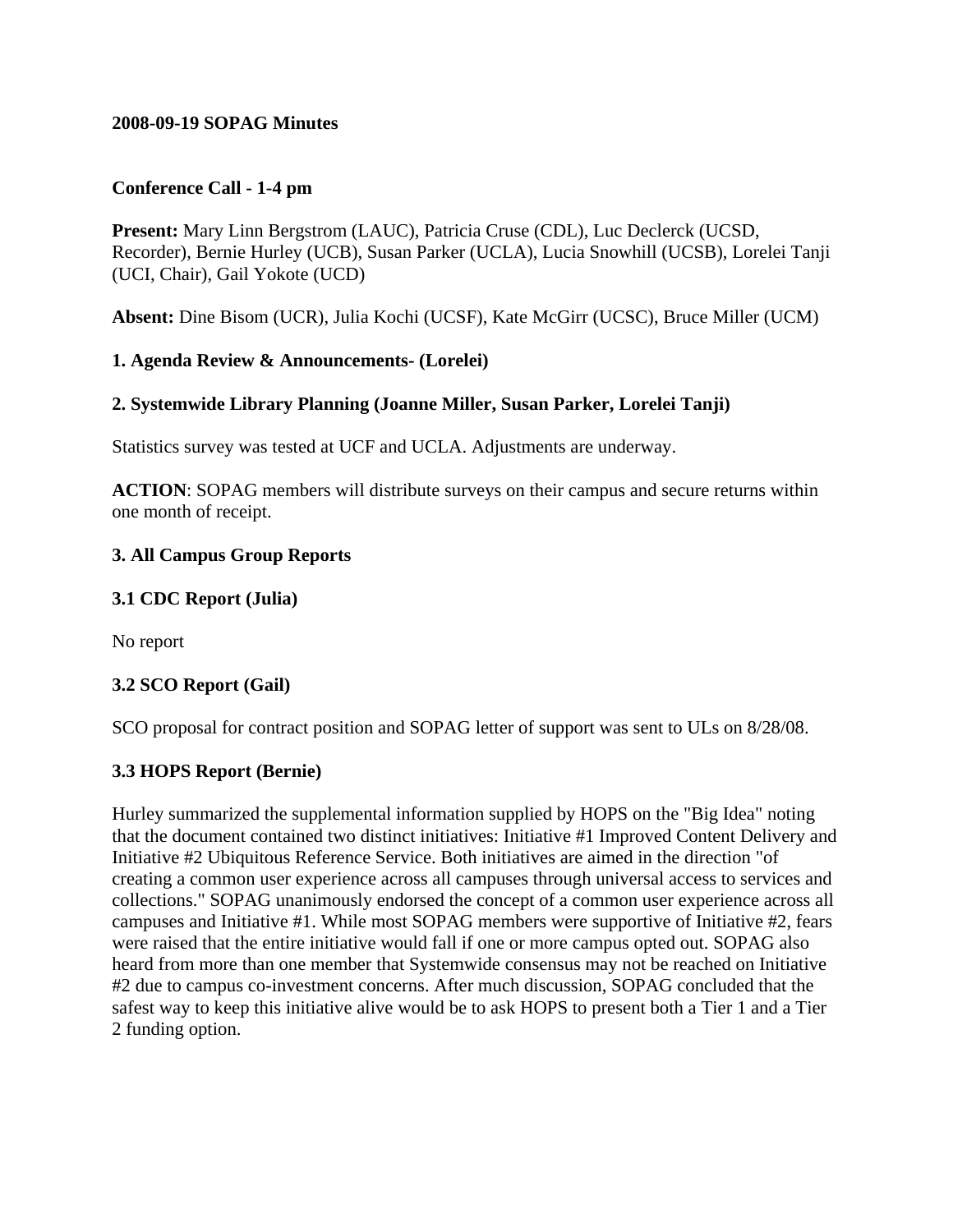**ACTION**: Hurley will ask HOPS to add an Appendix to their existing proposal outlining Tier 2 options, e.g., costs for 8 members, cost for 6 members.

**ACTION**: SOPAG members will also meet with their HOPS representative to explain above in greater detail.

# **3.4 HOTS Report (Luc)**

Declerck reported that HOTS had developed a revised scope statement for the Shared Cataloging Program (SCP) in response to the 04/04/08 UL request to "pursue necessary planning for longerterm SCP staffing levels and funding models to handle workload". The revised scope statement along with a detailed transmittal letter will be sent to the ULs, SOPAG, and Ivy Anderson following final review at their September 24 meeting. The draft HOTS transmittal letter notes that there is considerable synergy between HOTS work and SOPAG's work towards the adoption of UC-wide Collaborative Approaches to Technical Services Operations.

# **3.5 LTAG Report (Diane)**

No report

# **3.6 RSC (Susan)**

Parker reported on continued efforts to capture cost savings with the Tricor MOU and ongoing preparation for an Emergency Preparedness Workshop.

**ACTION**: Parker will send Emergency Preparedness Workshop proposal to SOPAG in time for October meeting.

# **4. Project Management Training for Consortial Collaborations (Kate)**

Cruse indicated that CDL would benefit from campus training in PM.

# **5. e-dissertations (Trisha)**

Cruse reported on a meeting that was held at CDL with UCSD, UCSF, and a representative from B-Press on August 21. Discussions centered on both the preservation and access to dissertation. Work is continuing.

# **6. Task Force Reports**

# **6.1 Bibliographic Services Task Force (Luc)**